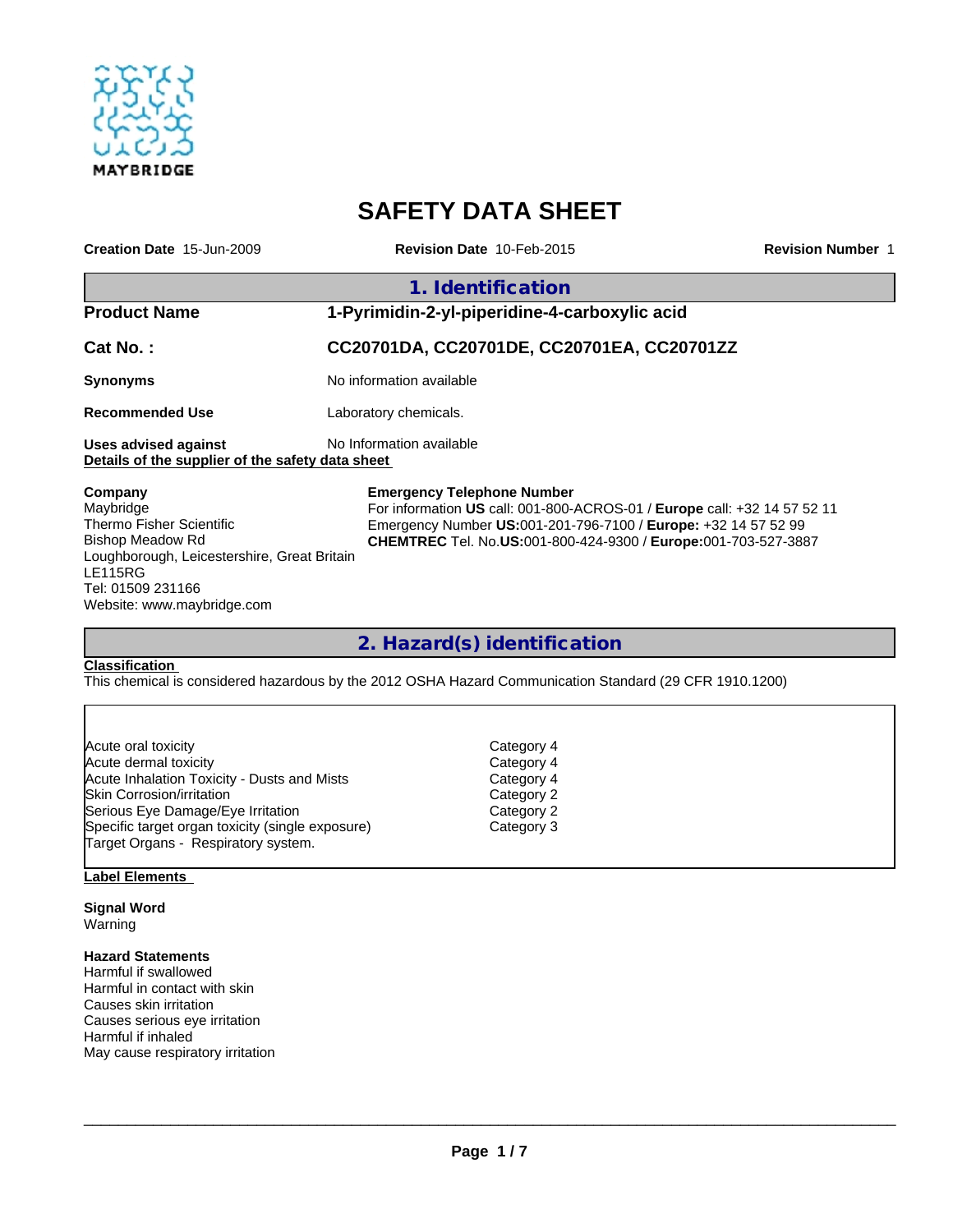

#### **Precautionary Statements Prevention**

Wash face, hands and any exposed skin thoroughly after handling Do not eat, drink or smoke when using this product Wear protective gloves/protective clothing/eye protection/face protection

Avoid breathing dust/fume/gas/mist/vapors/spray

Use only outdoors or in a well-ventilated area

#### **Inhalation**

IF INHALED: Remove victim to fresh air and keep at rest in a position comfortable for breathing Call a POISON CENTER or doctor/physician if you feel unwell

#### **Skin**

IF ON SKIN: Wash with plenty of soap and water

Call a POISON CENTER or doctor/physician if you feel unwell

If skin irritation occurs: Get medical advice/attention

Take off contaminated clothing and wash before reuse

#### **Eyes**

IF IN EYES: Rinse cautiously with water for several minutes. Remove contact lenses, if present and easy to do. Continue rinsing If eye irritation persists: Get medical advice/attention

 $\_$  ,  $\_$  ,  $\_$  ,  $\_$  ,  $\_$  ,  $\_$  ,  $\_$  ,  $\_$  ,  $\_$  ,  $\_$  ,  $\_$  ,  $\_$  ,  $\_$  ,  $\_$  ,  $\_$  ,  $\_$  ,  $\_$  ,  $\_$  ,  $\_$  ,  $\_$  ,  $\_$  ,  $\_$  ,  $\_$  ,  $\_$  ,  $\_$  ,  $\_$  ,  $\_$  ,  $\_$  ,  $\_$  ,  $\_$  ,  $\_$  ,  $\_$  ,  $\_$  ,  $\_$  ,  $\_$  ,  $\_$  ,  $\_$  ,

#### **Ingestion**

IF SWALLOWED: Call a POISON CENTER or doctor/physician if you feel unwell

Rinse mouth

#### **Storage**

Store in a well-ventilated place. Keep container tightly closed

#### Store locked up

#### **Disposal**

Dispose of contents/container to an approved waste disposal plant

## **Hazards not otherwise classified (HNOC)**

None identified

## **3. Composition / information on ingredients**

| nmnnnant                                                                      | $\ddot{\phantom{1}}$<br>. . | $M$ ainht % |
|-------------------------------------------------------------------------------|-----------------------------|-------------|
| --<br>. .<br>…⊷arboxylic ari~<br>nın<br>rıdıne<br>⊃vrır<br>ın<br>nıc<br>----- | $\sim$<br>-44<br>JU.        | J.          |

|                                                              | 4. First-aid measures                                                                                                                                                       |
|--------------------------------------------------------------|-----------------------------------------------------------------------------------------------------------------------------------------------------------------------------|
| <b>Eye Contact</b>                                           | Rinse immediately with plenty of water, also under the eyelids, for at least 15 minutes.<br>Immediate medical attention is required.                                        |
| <b>Skin Contact</b>                                          | Wash off immediately with plenty of water for at least 15 minutes. Immediate medical<br>attention is required.                                                              |
| <b>Inhalation</b>                                            | Move to fresh air. Do not use mouth-to-mouth resuscitation if victim ingested or inhaled the<br>substance; induce artificial respiration with a respiratory medical device. |
| Ingestion                                                    | Do not induce vomiting. Call a physician or Poison Control Center immediately.                                                                                              |
| Most important symptoms/effects<br><b>Notes to Physician</b> | No information available.<br>Treat symptomatically                                                                                                                          |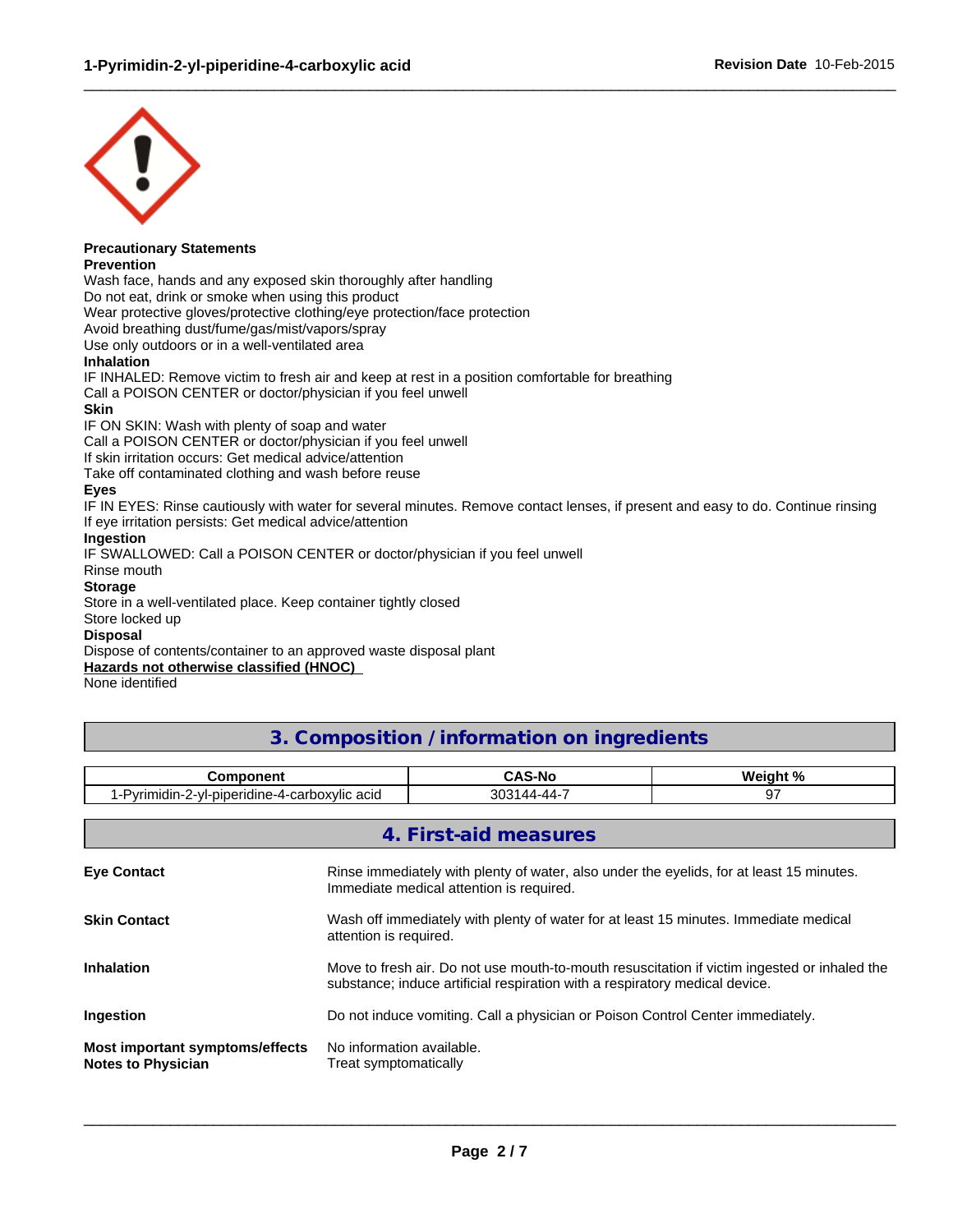| 5. Fire-fighting measures                                  |                                                                          |  |
|------------------------------------------------------------|--------------------------------------------------------------------------|--|
| <b>Suitable Extinguishing Media</b>                        | Use water spray, alcohol-resistant foam, dry chemical or carbon dioxide. |  |
| Unsuitable Extinguishing Media                             | No information available                                                 |  |
| <b>Flash Point</b><br>Method -                             | No information available<br>No information available                     |  |
| <b>Autoignition Temperature</b><br><b>Explosion Limits</b> | No information available                                                 |  |
| <b>Upper</b>                                               | No data available                                                        |  |
| Lower                                                      | No data available                                                        |  |
| Sensitivity to Mechanical Impact No information available  |                                                                          |  |
| <b>Sensitivity to Static Discharge</b>                     | No information available                                                 |  |
|                                                            |                                                                          |  |

 $\_$  ,  $\_$  ,  $\_$  ,  $\_$  ,  $\_$  ,  $\_$  ,  $\_$  ,  $\_$  ,  $\_$  ,  $\_$  ,  $\_$  ,  $\_$  ,  $\_$  ,  $\_$  ,  $\_$  ,  $\_$  ,  $\_$  ,  $\_$  ,  $\_$  ,  $\_$  ,  $\_$  ,  $\_$  ,  $\_$  ,  $\_$  ,  $\_$  ,  $\_$  ,  $\_$  ,  $\_$  ,  $\_$  ,  $\_$  ,  $\_$  ,  $\_$  ,  $\_$  ,  $\_$  ,  $\_$  ,  $\_$  ,  $\_$  ,

**Specific Hazards Arising from the Chemical** Keep product and empty container away from heat and sources of ignition.

#### **Hazardous Combustion Products**

Carbon monoxide (CO) Carbon dioxide (CO2) Nitrogen oxides (NOx)

#### **Protective Equipment and Precautions for Firefighters**

As in any fire, wear self-contained breathing apparatus pressure-demand, MSHA/NIOSH (approved or equivalent) and full protective gear. Thermal decomposition can lead to release of irritating gases and vapors.

| <b>NFPA</b>                                                                                                                       |                                                                                                                                                                                                |                                                                                                                                                                         |                                                                                         |
|-----------------------------------------------------------------------------------------------------------------------------------|------------------------------------------------------------------------------------------------------------------------------------------------------------------------------------------------|-------------------------------------------------------------------------------------------------------------------------------------------------------------------------|-----------------------------------------------------------------------------------------|
| <b>Health</b><br>2                                                                                                                | <b>Flammability</b>                                                                                                                                                                            | <b>Instability</b><br>n                                                                                                                                                 | <b>Physical hazards</b><br>N/A                                                          |
|                                                                                                                                   | 6. Accidental release measures                                                                                                                                                                 |                                                                                                                                                                         |                                                                                         |
| <b>Personal Precautions</b><br><b>Environmental Precautions</b>                                                                   | Ensure adequate ventilation. Use personal protective equipment. Avoid dust formation.<br>Should not be released into the environment. See Section 12 for additional ecological<br>information. |                                                                                                                                                                         |                                                                                         |
| Methods for Containment and Clean Sweep up or vacuum up spillage and collect in suitable container for disposal. Avoid dust<br>Up | formation.                                                                                                                                                                                     |                                                                                                                                                                         |                                                                                         |
|                                                                                                                                   | 7. Handling and storage                                                                                                                                                                        |                                                                                                                                                                         |                                                                                         |
| <b>Handling</b>                                                                                                                   |                                                                                                                                                                                                | eyes, on skin, or on clothing. Avoid ingestion and inhalation.                                                                                                          | Use only under a chemical fume hood. Wear personal protective equipment. Do not get in  |
| <b>Storage</b>                                                                                                                    |                                                                                                                                                                                                | Keep containers tightly closed in a dry, cool and well-ventilated place.                                                                                                |                                                                                         |
|                                                                                                                                   | 8. Exposure controls / personal protection                                                                                                                                                     |                                                                                                                                                                         |                                                                                         |
| <b>Exposure Guidelines</b>                                                                                                        | established by the region specific regulatory bodies.                                                                                                                                          |                                                                                                                                                                         | This product does not contain any hazardous materials with occupational exposure limits |
| <b>Engineering Measures</b>                                                                                                       | are close to the workstation location.                                                                                                                                                         |                                                                                                                                                                         | Use only under a chemical fume hood. Ensure that eyewash stations and safety showers    |
| <b>Personal Protective Equipment</b>                                                                                              |                                                                                                                                                                                                |                                                                                                                                                                         |                                                                                         |
| <b>Eye/face Protection</b>                                                                                                        | EN166.                                                                                                                                                                                         | Wear appropriate protective eyeglasses or chemical safety goggles as described by<br>OSHA's eye and face protection regulations in 29 CFR 1910.133 or European Standard |                                                                                         |
| Skin and body protection                                                                                                          |                                                                                                                                                                                                | Wear appropriate protective gloves and clothing to prevent skin exposure.                                                                                               |                                                                                         |
|                                                                                                                                   |                                                                                                                                                                                                |                                                                                                                                                                         |                                                                                         |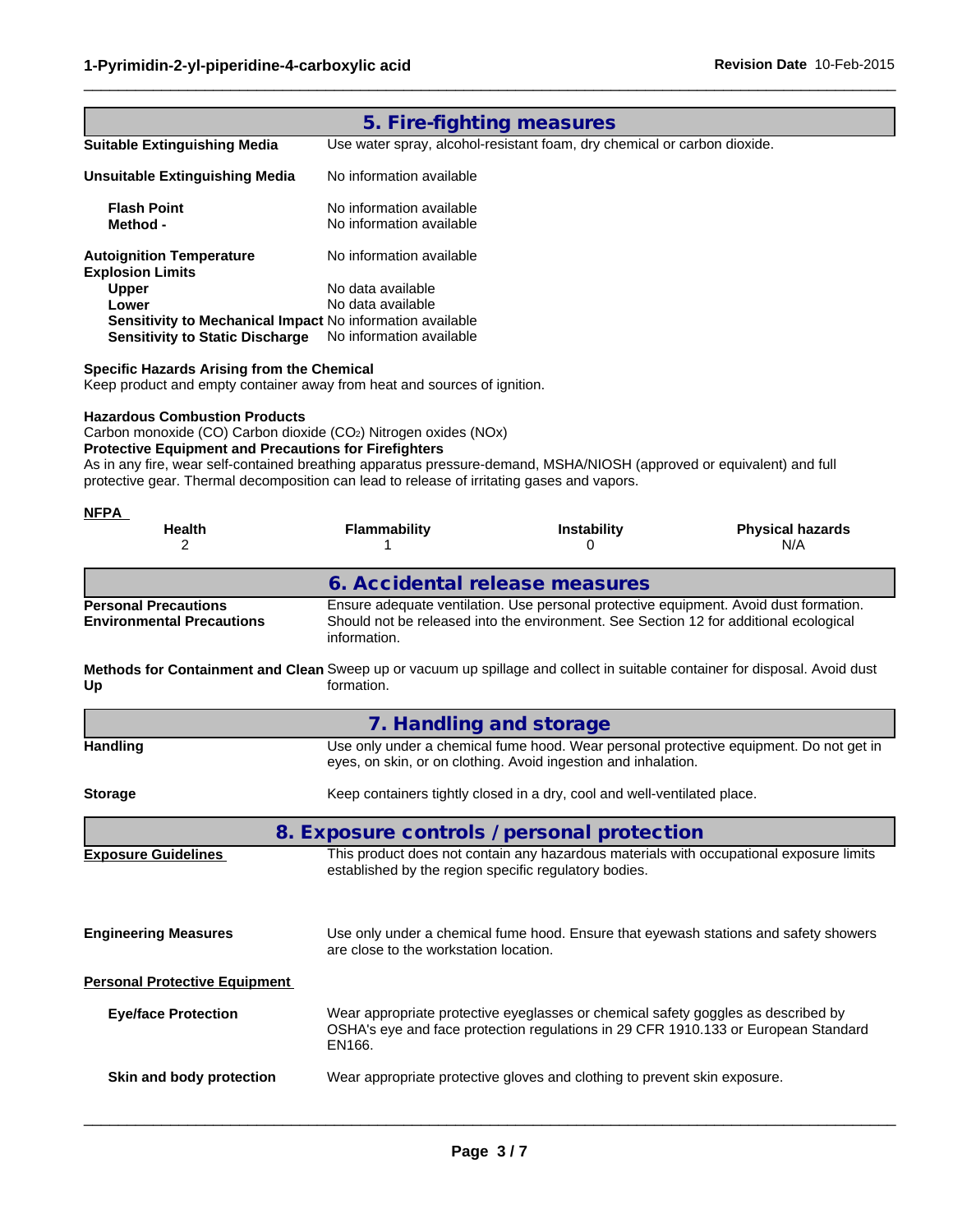| <b>Respiratory Protection</b>                              | Follow the OSHA respirator regulations found in 29 CFR 1910.134 or European Standard<br>EN 149. Use a NIOSH/MSHA or European Standard EN 149 approved respirator if |  |
|------------------------------------------------------------|---------------------------------------------------------------------------------------------------------------------------------------------------------------------|--|
|                                                            | exposure limits are exceeded or if irritation or other symptoms are experienced.                                                                                    |  |
| <b>Hygiene Measures</b>                                    | Handle in accordance with good industrial hygiene and safety practice.                                                                                              |  |
|                                                            | 9. Physical and chemical properties                                                                                                                                 |  |
| <b>Physical State</b>                                      | Solid                                                                                                                                                               |  |
| Appearance                                                 | White                                                                                                                                                               |  |
| Odor                                                       | No information available                                                                                                                                            |  |
| <b>Odor Threshold</b>                                      | No information available<br>No information available                                                                                                                |  |
| рH<br><b>Melting Point/Range</b>                           | 100.6 - 102.1 °C / 213.1 - 215.8 °F                                                                                                                                 |  |
| <b>Boiling Point/Range</b>                                 | No information available                                                                                                                                            |  |
| <b>Flash Point</b>                                         | No information available                                                                                                                                            |  |
| <b>Evaporation Rate</b>                                    | No information available                                                                                                                                            |  |
| <b>Flammability (solid,gas)</b>                            | No information available                                                                                                                                            |  |
| <b>Flammability or explosive limits</b>                    |                                                                                                                                                                     |  |
| <b>Upper</b>                                               | No data available                                                                                                                                                   |  |
| Lower                                                      | No data available                                                                                                                                                   |  |
| <b>Vapor Pressure</b>                                      | No information available                                                                                                                                            |  |
| <b>Vapor Density</b>                                       | No information available<br>No information available                                                                                                                |  |
| <b>Relative Density</b><br><b>Solubility</b>               | No information available                                                                                                                                            |  |
| Partition coefficient; n-octanol/water                     | No data available                                                                                                                                                   |  |
| <b>Autoignition Temperature</b>                            | No information available                                                                                                                                            |  |
| <b>Decomposition Temperature</b>                           | No information available                                                                                                                                            |  |
| <b>Viscosity</b>                                           | No information available                                                                                                                                            |  |
| <b>Molecular Formula</b>                                   | C <sub>10</sub> H <sub>13</sub> N <sub>3</sub> O <sub>2</sub>                                                                                                       |  |
| <b>Molecular Weight</b>                                    | 207.23                                                                                                                                                              |  |
|                                                            | 10. Stability and reactivity                                                                                                                                        |  |
| <b>Reactive Hazard</b>                                     | None known, based on information available                                                                                                                          |  |
| <b>Stability</b>                                           | Stable under normal conditions.                                                                                                                                     |  |
| <b>Conditions to Avoid</b>                                 | Incompatible products. Excess heat. Avoid dust formation.                                                                                                           |  |
| <b>Incompatible Materials</b>                              | Strong reducing agents, Bases                                                                                                                                       |  |
|                                                            | Hazardous Decomposition Products Carbon monoxide (CO), Carbon dioxide (CO2), Nitrogen oxides (NOx)                                                                  |  |
| <b>Hazardous Polymerization</b>                            | Hazardous polymerization does not occur.                                                                                                                            |  |
| <b>Hazardous Reactions</b>                                 | None under normal processing.                                                                                                                                       |  |
|                                                            | 11. Toxicological information                                                                                                                                       |  |
| <b>Acute Toxicity</b>                                      |                                                                                                                                                                     |  |
| <b>Product Information</b><br><b>Component Information</b> | No acute toxicity information is available for this product                                                                                                         |  |
| <b>Toxicologically Synergistic</b><br><b>Products</b>      | No information available                                                                                                                                            |  |
|                                                            | Delayed and immediate effects as well as chronic effects from short and long-term exposure                                                                          |  |
| <b>Irritation</b>                                          | Irritating to eyes, respiratory system and skin                                                                                                                     |  |
|                                                            |                                                                                                                                                                     |  |

 $\_$  ,  $\_$  ,  $\_$  ,  $\_$  ,  $\_$  ,  $\_$  ,  $\_$  ,  $\_$  ,  $\_$  ,  $\_$  ,  $\_$  ,  $\_$  ,  $\_$  ,  $\_$  ,  $\_$  ,  $\_$  ,  $\_$  ,  $\_$  ,  $\_$  ,  $\_$  ,  $\_$  ,  $\_$  ,  $\_$  ,  $\_$  ,  $\_$  ,  $\_$  ,  $\_$  ,  $\_$  ,  $\_$  ,  $\_$  ,  $\_$  ,  $\_$  ,  $\_$  ,  $\_$  ,  $\_$  ,  $\_$  ,  $\_$  ,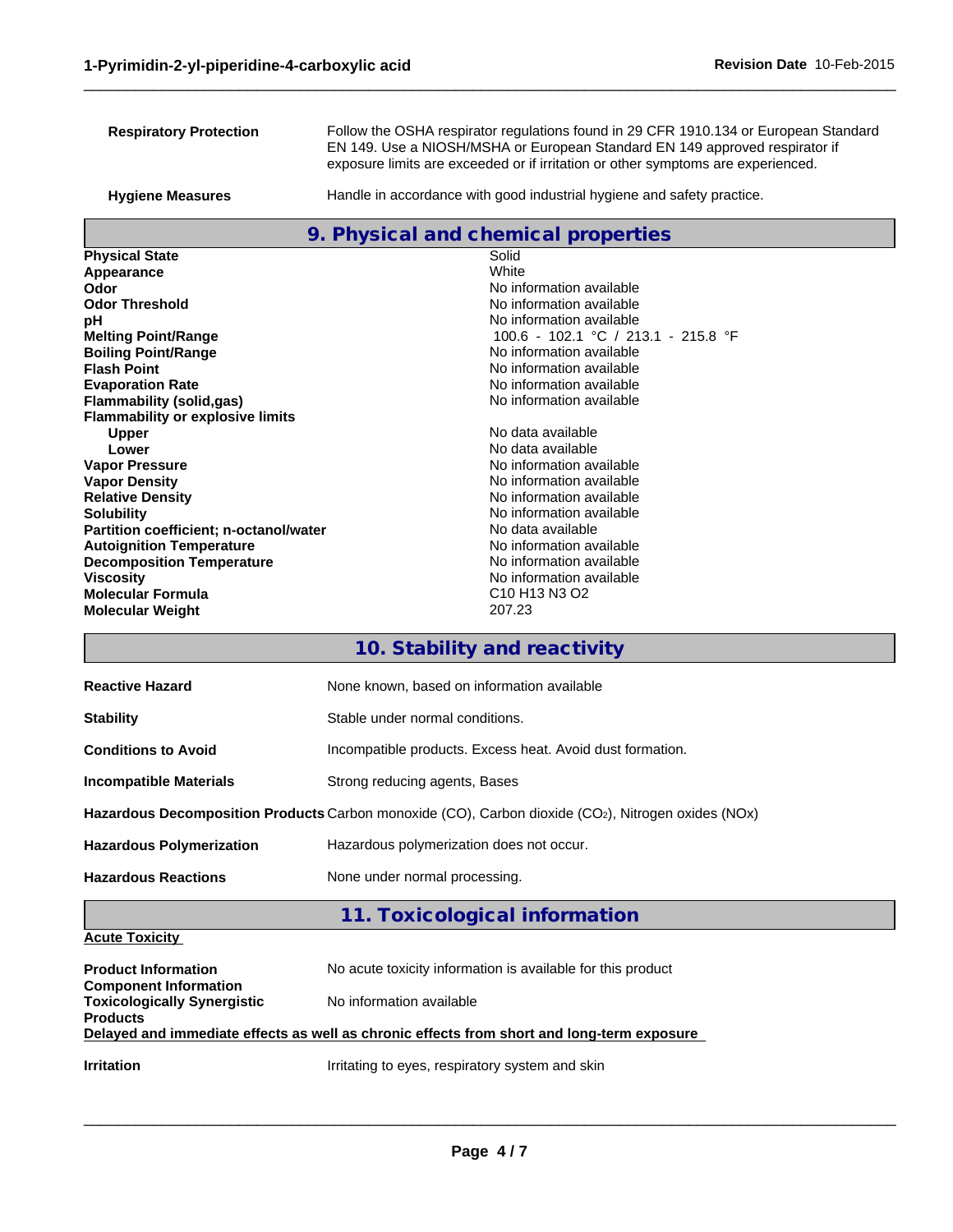**Sensitization** No information available

**Carcinogenicity** The table below indicates whether each agency has listed any ingredient as a carcinogen.

 $\_$  ,  $\_$  ,  $\_$  ,  $\_$  ,  $\_$  ,  $\_$  ,  $\_$  ,  $\_$  ,  $\_$  ,  $\_$  ,  $\_$  ,  $\_$  ,  $\_$  ,  $\_$  ,  $\_$  ,  $\_$  ,  $\_$  ,  $\_$  ,  $\_$  ,  $\_$  ,  $\_$  ,  $\_$  ,  $\_$  ,  $\_$  ,  $\_$  ,  $\_$  ,  $\_$  ,  $\_$  ,  $\_$  ,  $\_$  ,  $\_$  ,  $\_$  ,  $\_$  ,  $\_$  ,  $\_$  ,  $\_$  ,  $\_$  ,

| Component                                                                                      | <b>CAS-No</b> | <b>IARC</b>                      | <b>NTP</b>                 | <b>ACGIH</b> | <b>OSHA</b> | <b>Mexico</b> |  |
|------------------------------------------------------------------------------------------------|---------------|----------------------------------|----------------------------|--------------|-------------|---------------|--|
| 1-Pyrimidin-2-yl-piperi<br>dine-4-carboxylic acid                                              | 303144-44-7   | Not listed                       | Not listed                 | Not listed   | Not listed  | Not listed    |  |
| <b>Mutagenic Effects</b>                                                                       |               | No information available         |                            |              |             |               |  |
| <b>Reproductive Effects</b>                                                                    |               | No information available.        |                            |              |             |               |  |
| <b>Developmental Effects</b>                                                                   |               | No information available.        |                            |              |             |               |  |
| <b>Teratogenicity</b>                                                                          |               | No information available.        |                            |              |             |               |  |
| <b>STOT - single exposure</b><br><b>STOT - repeated exposure</b>                               |               | Respiratory system<br>None known |                            |              |             |               |  |
| <b>Aspiration hazard</b><br>No information available                                           |               |                                  |                            |              |             |               |  |
| <b>Symptoms / effects, both acute and No information available</b>                             |               |                                  |                            |              |             |               |  |
| delayed<br><b>Endocrine Disruptor Information</b>                                              |               | No information available         |                            |              |             |               |  |
| <b>Other Adverse Effects</b><br>The toxicological properties have not been fully investigated. |               |                                  |                            |              |             |               |  |
|                                                                                                |               |                                  | 12. Ecological information |              |             |               |  |
| <b>Ecotoxicity</b>                                                                             |               |                                  |                            |              |             |               |  |
| .                                                                                              |               |                                  |                            |              |             |               |  |

Do not empty into drains.

| <b>Persistence and Degradability</b> | No information available  |
|--------------------------------------|---------------------------|
| <b>Bioaccumulation/Accumulation</b>  | No information available. |

**Mobility** No information available.

|                               | 13. Disposal considerations                                                                                                                                                                                                                                           |
|-------------------------------|-----------------------------------------------------------------------------------------------------------------------------------------------------------------------------------------------------------------------------------------------------------------------|
| <b>Waste Disposal Methods</b> | Chemical waste generators must determine whether a discarded chemical is classified as a<br>hazardous waste. Chemical waste generators must also consult local, regional, and<br>national hazardous waste regulations to ensure complete and accurate classification. |

| 14. Transport information |                            |  |
|---------------------------|----------------------------|--|
|                           | Not regulated              |  |
| <u>DOT</u><br>TDG<br>IATA | Not regulated              |  |
|                           | Not regulated              |  |
| <b>IMDG/IMO</b>           | Not regulated              |  |
|                           | 15. Regulatory information |  |

#### **International Inventories**

**Legend:**

**X - Listed**

**E - Indicates a substance that is the subject of a Section 5(e) Consent order under TSCA.**

**F - Indicates a substance that is the subject of a Section 5(f) Rule under TSCA.**

**N - Indicates a polymeric substance containing no free-radical initiator in its inventory name but is considered to cover the designated polymer made with any free-radical initiator regardless of the amount used.**

**P - Indicates a commenced PMN substance**

**R - Indicates a substance that is the subject of a Section 6 risk management rule under TSCA.**

- **S Indicates a substance that is identified in a proposed or final Significant New Use Rule**
- **T Indicates a substance that is the subject of a Section 4 test rule under TSCA.**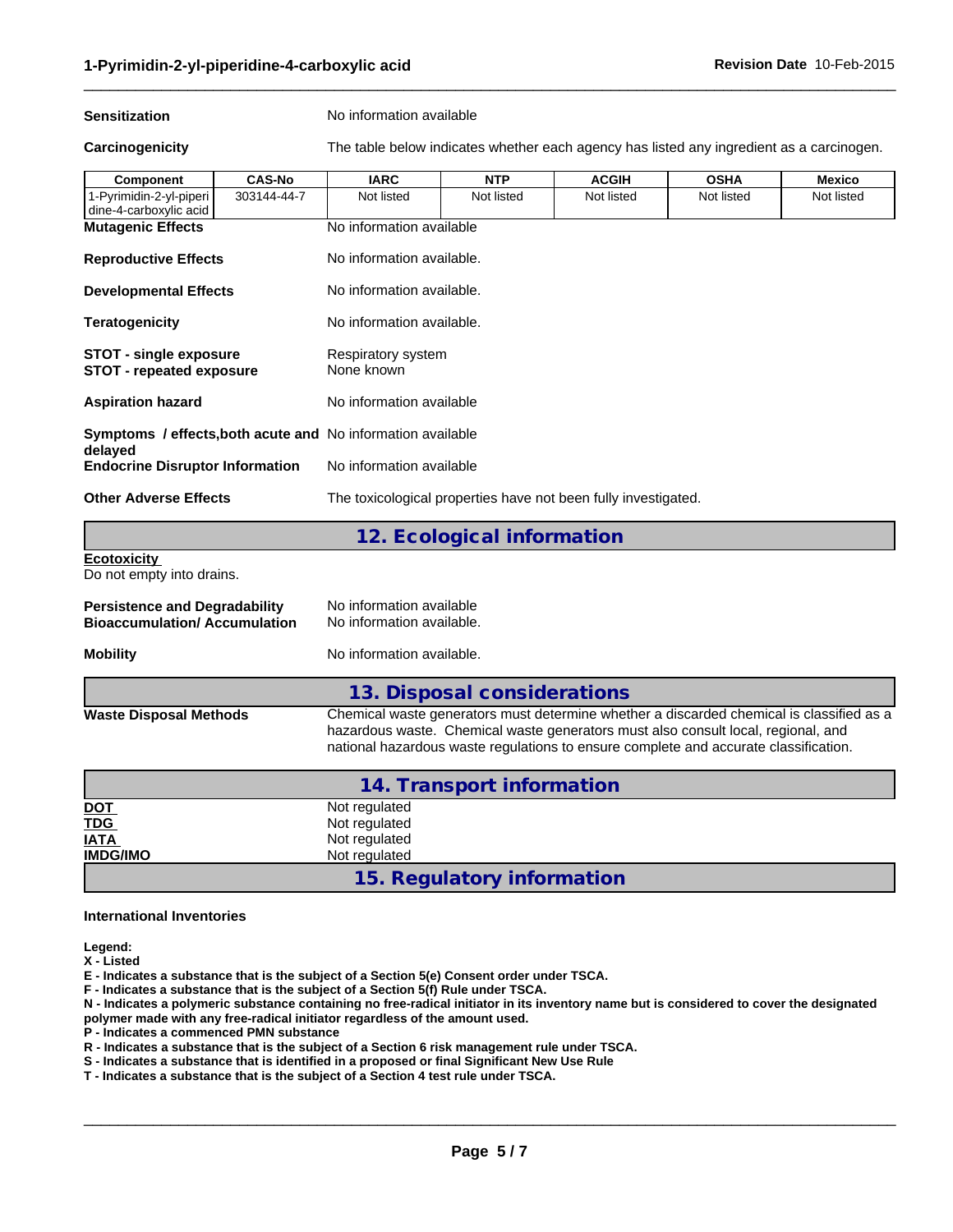**XU - Indicates a substance exempt from reporting under the Inventory Update Rule, i.e. Partial Updating of the TSCA Inventory Data Base Production and Site Reports (40 CFR 710(B).**

 $\_$  ,  $\_$  ,  $\_$  ,  $\_$  ,  $\_$  ,  $\_$  ,  $\_$  ,  $\_$  ,  $\_$  ,  $\_$  ,  $\_$  ,  $\_$  ,  $\_$  ,  $\_$  ,  $\_$  ,  $\_$  ,  $\_$  ,  $\_$  ,  $\_$  ,  $\_$  ,  $\_$  ,  $\_$  ,  $\_$  ,  $\_$  ,  $\_$  ,  $\_$  ,  $\_$  ,  $\_$  ,  $\_$  ,  $\_$  ,  $\_$  ,  $\_$  ,  $\_$  ,  $\_$  ,  $\_$  ,  $\_$  ,  $\_$  ,

```
Y1 - Indicates an exempt polymer that has a number-average molecular weight of 1,000 or greater.
```
**Y2 - Indicates an exempt polymer that is a polyester and is made only from reactants included in a specified list of low concern reactants that comprises one of the eligibility criteria for the exemption rule.**

#### **U.S. Federal Regulations**

| <b>SARA 311/312 Hazardous Categorization</b> |                |  |
|----------------------------------------------|----------------|--|
| <b>SARA 313</b>                              | Not applicable |  |
| <b>TSCA 12(b)</b>                            | Not applicable |  |

| <b>Acute Health Hazard</b>        |                | Yes |  |
|-----------------------------------|----------------|-----|--|
| <b>Chronic Health Hazard</b>      |                | No  |  |
| <b>Fire Hazard</b>                |                | No  |  |
| Sudden Release of Pressure Hazard |                | No  |  |
| <b>Reactive Hazard</b>            |                | No  |  |
| Clean Water Act                   | Not applicable |     |  |
|                                   |                |     |  |

**Clean Air Act** Not applicable

**OSHA** Occupational Safety and Health Administration Not applicable

## **CERCLA**

Not applicable

| California Proposition 65 | This product does not contain any Proposition 65 chemicals |
|---------------------------|------------------------------------------------------------|
|---------------------------|------------------------------------------------------------|

### **State Right-to-Know** Not applicable

#### **U.S. Department of Transportation**

| Reportable Quantity (RQ):          | N |
|------------------------------------|---|
| <b>DOT Marine Pollutant</b>        | N |
| <b>DOT Severe Marine Pollutant</b> | N |

#### **U.S. Department of Homeland Security**

This product does not contain any DHS chemicals.

#### **Other International Regulations**

**Mexico - Grade** No information available

#### **Canada**

**This product has been classified in accordance with the hazard criteria of the Controlled Products Regulations (CPR) and the MSDS contains all the information required by the CPR**

#### **WHMIS Hazard Class** D1B Toxic materials

D2B Toxic materials